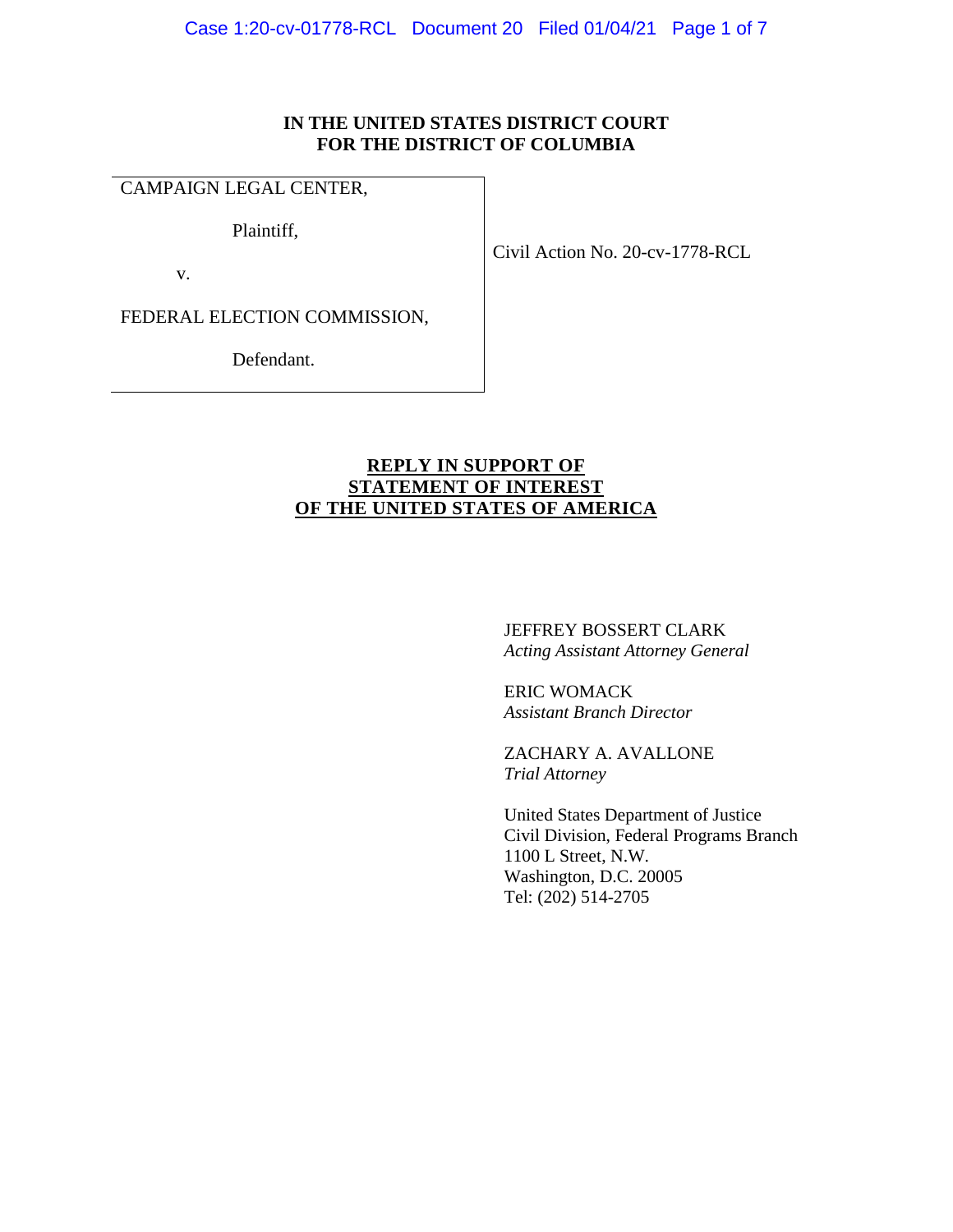## Case 1:20-cv-01778-RCL Document 20 Filed 01/04/21 Page 2 of 7

Pursuant to the Court's December 21, 2020 Order, ECF No. 19, the Department of Justice ("Department") respectfully files this Reply in support of its Statement of Interest ("Reply") on behalf of the United States.

As the Court noted in its Order, three more Commissioners were confirmed to the Federal Election Commission ("the Commission"), bringing the total to  $six$ <sup>[1](#page-1-0)</sup>. The Commission now has enough Commissioners to authorize its General Counsel to appear and defend this case or to ask the Department of Justice to appear and defend this case on the Commission's behalf. *See* 52 U.S.C. § 30107(a)(6) & (a)(8). Should the Commission seek to appear in this case, the Department would defer to the arguments and positions taken by the Commission.

However, because the Court has directed the United States to reply to Plaintiff's Response to the Statement of Interest of the United States of America ("Response"), ECF No. 18, the Department respectfully submits this reply in support of its Statement of Interest on behalf of the United States.

#### **ARGUMENT**

Plaintiff Campaign Legal Center ("CLC") has failed to show that it has suffered a concrete and particularized injury traceable to the Commission's alleged delay in acting on its administrative complaint. This is, after all, a case solely about that delay*. See* Compl. at 2, ECF No. 1 . CLC seeks a declaration that the Commission's delay was unlawful and an order requiring the Commission to act on CLC's administrative complaint. *Id.* at 14. CLC does not ask the Court to rule on the legal arguments of its administrative complaint, does not ask the Court to rule that any third party violated the Federal Election Campaign Act, 52 U.S.C. § 30101 *et seq.* ("FECA"),

<span id="page-1-0"></span><sup>&</sup>lt;sup>1</sup> FEC Press Release "Shana Broussard, Sean Cooksey, Allen Dickerson sworn in as Commissioners" (Dec. 18, 2020) *available at* [https://www.fec.gov/updates/shana-broussard-sean](https://www.fec.gov/updates/shana-broussard-sean-cooksey-allen-dickerson-sworn-commissioners/)[cooksey-allen-dickerson-sworn-commissioners/.](https://www.fec.gov/updates/shana-broussard-sean-cooksey-allen-dickerson-sworn-commissioners/)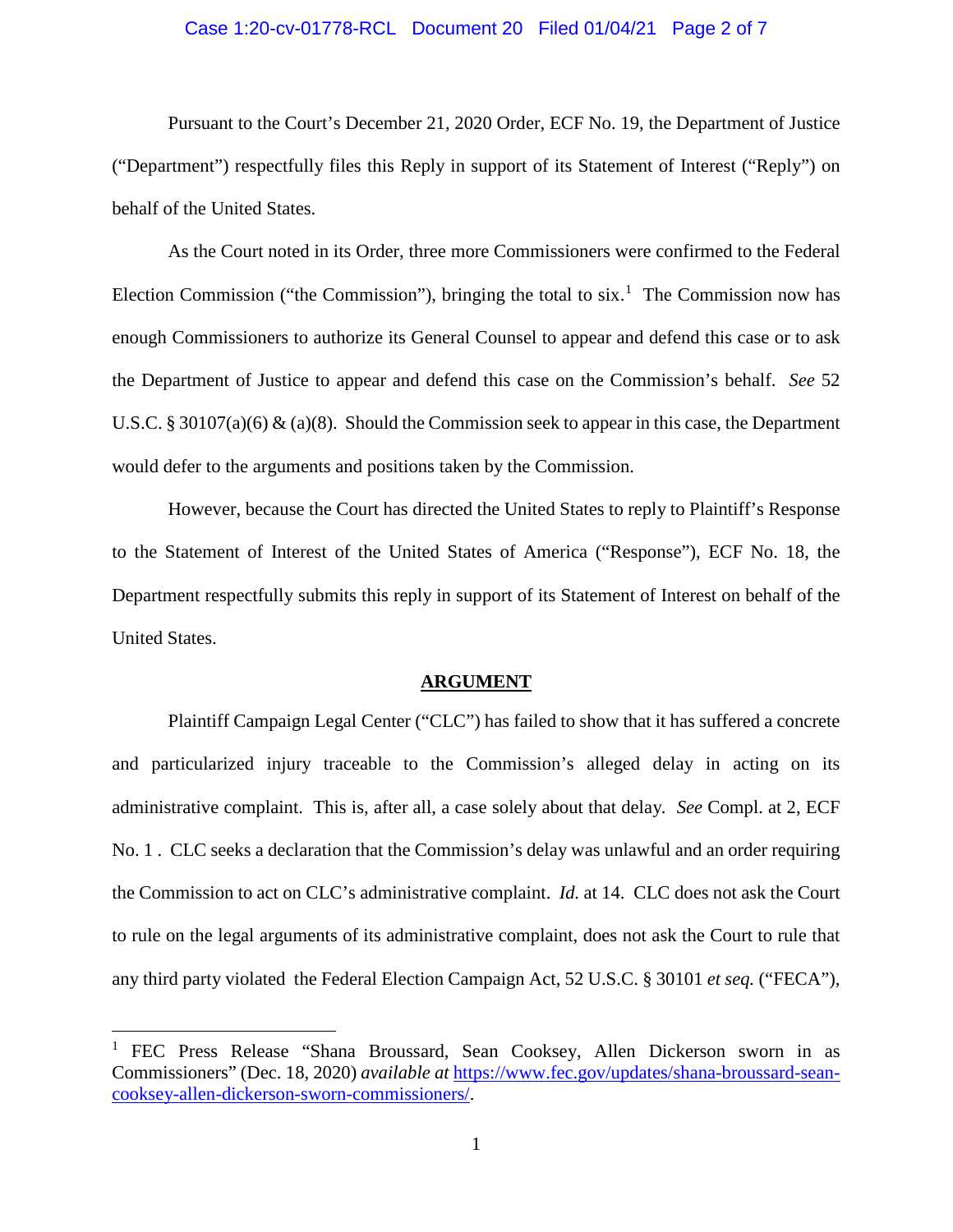## Case 1:20-cv-01778-RCL Document 20 Filed 01/04/21 Page 3 of 7

and does not seek relief requiring the disclosure of any information. *Id.* To show standing, CLC must therefore demonstrate how the additional time it has taken the Commission to consider its administrative complaint has caused it to suffer a concrete and particularized injury. And it must show how any alleged harm caused by the purported delay will be remedied by a court ordering the Commission to act on CLC's administrative complaint. Thus, the important question here is whether CLC has articulated harm *arising from the delay* itself.

CLC's Response ignores that question entirely. Instead, CLC acts as though the Commission has already denied its administrative complaint. As a result, CLC's Response focuses on inapposite authority from cases where the Commission had already dismissed plaintiffs' administrative complaints, where plaintiffs subsequently challenged those dismissals in federal court, and where the requested remedy would require disclosure of the sought-after information.

The difficulty with ignoring the nature of this case as one of delay, rather than denial, is that it sheds no light of CLC's assertion of standing in this specific context. Indeed, CLC seems not to contest the fact that the Commission's delay in taking action on Plaintiff's administrative complaint is insufficient alone to confer standing. Plaintiff does not dispute that under binding Circuit precedent, Section 30109(a)(8)(A) "does not confer standing; it confers a right to sue upon parties who otherwise *already have standing*." *Common Cause v. FEC*, 108 F.3d 413, 419 (D.C. Cir. 1997) (emphasis added). Thus, as courts in this Circuit have held, the "FEC's failure [to] act within the 120-day period of [§ 30109(a)(8)(A)] . . . did not . . . confer standing." *Judicial Watch, Inc. v. FEC*, 293 F. Supp. 2d 41, 48 (D.D.C. 2003) (citation omitted).

Since delay alone is not enough to demonstrate standing, a plaintiff must plead an actual harm from the delay that will be remedied by an order forcing the Commission to act on its administrative complaint. The "irreducible constitutional minimum of standing" requires a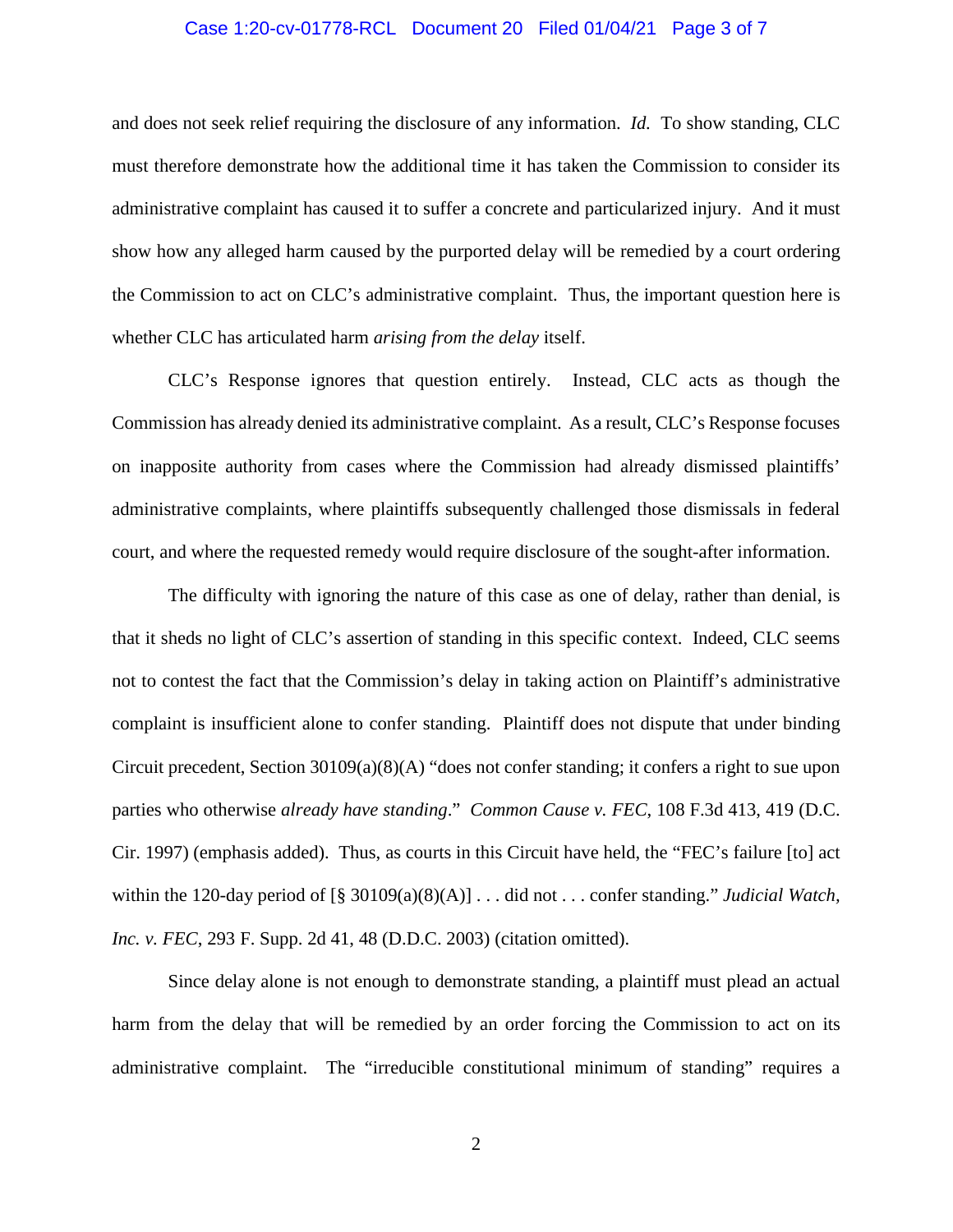## Case 1:20-cv-01778-RCL Document 20 Filed 01/04/21 Page 4 of 7

"concrete and particularized" injury. *Lujan v. Defs. of Wildlife*, 504 U.S. 555, 560 (1992). Thus, in the present context, to assert an injury from delay sufficient for standing, Plaintiff must show concrete and particularized harm arising from an inability to access the sought-after information while the Commission considers the administrative complaint. CLC must also show how forcing the Commission to consider its complaint is "'likely,' as opposed to merely 'speculative,'" to redress any harm from the delay. *Id.* at 561*.*

CLC does not plead any harm arising from the Commission's delay. While it describes its work at a high level, Compl.  $\P$  8–12, nothing in the complaint describes the harm it has suffered from waiting for the Commission to act on its administrative complaint. CLC also makes no effort to explain how the requested relief of ordering the Commission to act on its administrative complaint without knowing how the Commission will ultimately rule would be "likely" to remedy any alleged harms—as opposed to "merely 'speculative[.]'" *Lujan*, 504 U.S. at 561. [2](#page-3-0)

In another recent case, CLC's failure to plead harm from delay resulted in dismissal. *Campaign Legal Ctr. v. FEC*, No. 18-CV-0053 (TSC), 2020 WL 2735590, at \*2 (D.D.C. May 26, 2020) *appeal docketed*, No. 20-5159 (D.C. Cir. June 9, 2020). CLC surprisingly does not attempt to distinguish that case in its Response even though the parallels are striking. After waiting a year for the FEC to act on its administrative complaint, CLC sued the FEC "arguing that the delay violated [§ 30109(a)(8)(A)'s] 120-day rule[.]" *Id*. at \*1. The court dismissed the case for lack of standing because the delay alone was not sufficient for standing and CLC did not plead any injury from the delay. *Id.* at \*2.

<span id="page-3-0"></span><sup>&</sup>lt;sup>2</sup> While the Statement discussed potential arguments that CLC could have raised about an informational injury arising from the delay, Statement at 7, ECF No. 16, CLC's complaint alleges the fact of delay—but no harm—and CLC's Response does not ask the court to infer any harm specifically arising from the alleged delay. If CLC had alleged any harm arising from the delay, it must satisfy standing standards described in the Statement. *See id.*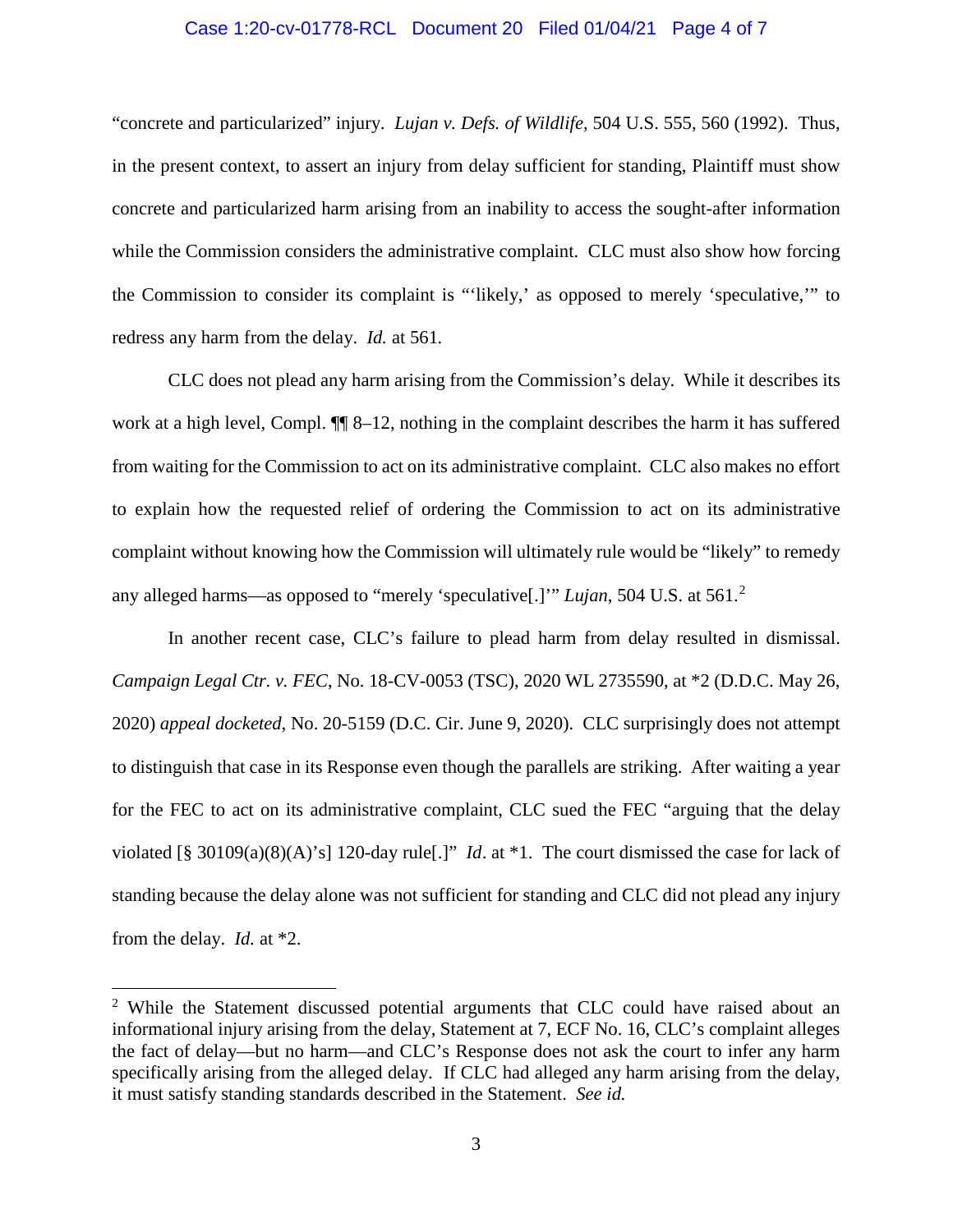## Case 1:20-cv-01778-RCL Document 20 Filed 01/04/21 Page 5 of 7

CLC does not explain how this current case is any different or requires a different result. Instead, CLC argues that it "is injured by a *denial* of its statutory right to information." Response at 6 (emphasis added). But, of course, CLC has not been denied any information—it submitted an administrative complaint to the Commission and is waiting for the Commission to act. The Commission has not denied or dismissed the administrative complaint. As such, rather than "ignor[ing] . . . binding Supreme Court and D.C. Circuit decisions" like *FEC v. Akins*, 524 U.S. 11, 21 (1998) and *Campaign Legal Center and Democracy 21 v. FEC*, 952 F.3d 352, 354 (D.C. Cir. 2020), the United States did not address them because they do not control the outcome here. Response at 6. The courts in those cases analyzed standing after the Commission *denied* an administrative complaint—not where a party filed a lawsuit to spur the Commission into action. *Akins*, 524 U.S. at 18 ("The FEC consequently dismissed respondents' complaint."); *Campaign Legal Center and Democracy 21*, 952 F.3d at 354 ("The Federal Election Commission dismissed three administrative complaints alleging violations of the Federal Election Campaign Act's disclosure requirements.").

Finally, Plaintiff does not dispute that if it lacks standing, the Court did not have jurisdiction to enter judgment against the Commission. Plaintiff here suffered no cognizable injury, lacks Article III standing, and is thus not entitled to default judgment. The Court should vacate the default judgment and dismiss the case.

#### **CONCLUSION**

For the foregoing reasons and those in the Statement of Interest, the Department respectfully suggests that plaintiff has failed to establish standing to sue and that the Court should vacate its default judgment, dismissing this case in its entirety.

4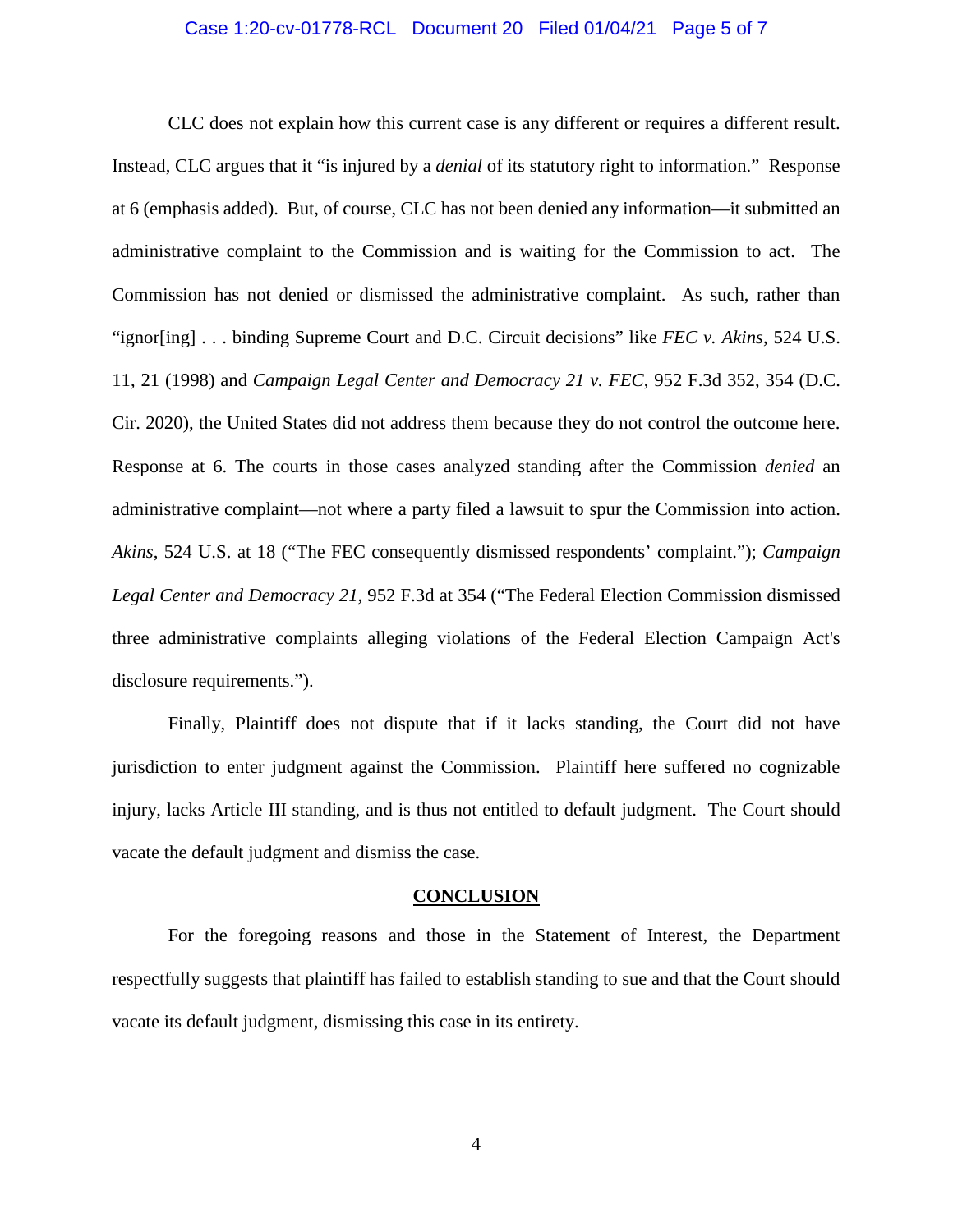Dated: January 4, 2021 Respectfully submitted,

JEFFREY BOSSERT CLARK *Acting Assistant Attorney General* 

ERIC WOMACK *Assistant Branch Director* 

*/s/ Zachary A. Avallone* ZACHARY A. AVALLONE (D.C. Bar No. 1023361) *Trial Attorney* 

United States Department of Justice Civil Division, Federal Programs Branch 1100 L Street, N.W. Washington, D.C. 20005 Tel: (202) 514-2705 Email: zachary.a.avallone@usdoj.gov